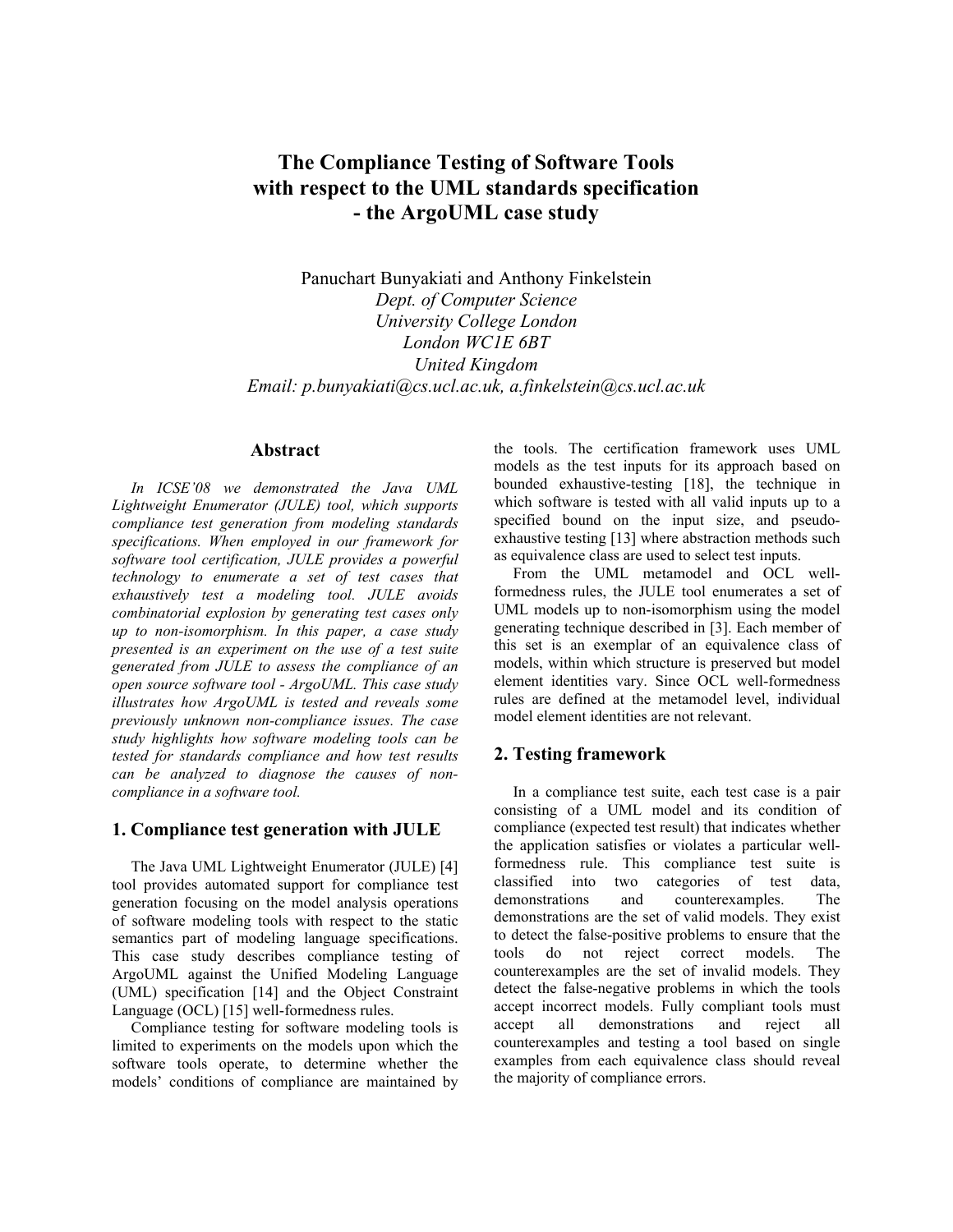To execute a test case, the software tool creates the test model and verifies it. The verification result is then compared with the expected test result to conclude a pass/fail compliance test result.

# **3. How JULE works**

Test generation is performed by the four components of JULE: the OCL translator for processing OCL statements; the combinatorial package for generating the test data; Crocopat [2], a tool for relational computation based on Binary Decision Diagrams (BDDs), for creating expected test output; and JUnit [11] generator for producing test programs in Java.

Given an OCL well-formedness rule, JULE parses the well-formedness rule, constructs a test data specification for generating test and creates a Relational Manipulation Language (RML) [2] program for producing test oracle. A test data specification is a part of the UML metamodel and the number of objects for the metamodel types present. With this specification, JULE employs its combinatorial package to enumerate a set of non-isomorphic test cases, each of which is then submitted to Crocopat together with the RML program. The result returned is an expected test result which indicates whether the test case is a demonstration or a counterexample. Each pair of a test and an expected test result is concretized as a test in JUnit using the JUnit generator.

## **4. ArgoUML**

ArgoUML [1] is a major open source UML modeling tool that supports the UML 1.4 standards specification and is available under the BSD license. This allows commercial tools such as Poseidon for UML [9] and MyEclipse UML [6] to extend from this open source project. The feature list of ArgoUML states that "ArgoUML is compliant with the OMG Standard for UML 1.4. The core model repository is an implementation of the Java Metadata Interface (JMI) which directly supports Meta Object Facility (MOF) and uses the machine readable version of the UML 1.4 specification provided by the OMG."

ArgoUML employs two methods for analyzing design models, first the design critics which analyze the models, suggest design improvements and indicate syntax and well-formedness errors and second, the preventive approach by embedding the wellformedness rule in methods for building a new model element. Before adding a new model element to the model, a build method is invoked to check whether the given parameters for building the new element are

consistent with their relevant well-formedness rules. If the parameters are inconsistent with the rules, the method throws an exception indicating the problems. The source code was checked out from the ArgoUML repository at http://argouml.tigris.org/svn/argouml/ from release VERSION-0-26-ALPHA-1. Testing was conducted in the package org.argouml.model.mdr in the class CoreFactoryMDRImpl.java. The test cases were executed on a Pentium IV 1.50 GHz machine with memory 512 MB using JUnit3 in Eclipse 3.2 as a test runner. The sizes of the test suites range from 9 to 287 test cases. All tests were completed within 10 seconds and the test reports produced by JUnit give the list of test cases that were passed, failed or unfinished (errors). Using these reports the failures were identified and the causes of failures in the implementation were analyzed.

#### **4.1 Non-compliance Issue I**

The first experiment shows that even a short and uncomplicated well-formedness rule can be misinterpreted by programmers. The well-formedness rule for the AssociationEnd metaelement constrains that "the Classifier of an AssociationEnd cannot be an Interface or a DataType if the association is navigable away from that end." The OCL expression of this rule is shown below.

*self.participant.oclIsKindOf (Interface) or self.participant.oclIsKingOf (DataType) implies self.association.connection->select(ae| ae <> self)->forAll(ae|ae.isNavigable = false)*

## **Figure 1 the well-formedness rule for AssociationEnd**

We used JULE to generate test cases within a bound to the input size of two AssociationEnds, one Association, three Classifiers, an Interface and a DataType. There were 27 test cases generated, 20 of them are demonstrations and 7 are counterexamples. Running these test cases in JUnit against ArgoUML found 2 failures that were both demonstrations. One of them was shown in figure 2 where the classifier of the context object is DataType and in the other failed test case, Interface. In both models, the other end of the association is not navigable, compliant with this wellformedness rule. However, ArgoUML reports that they are ill-formed. The implementation is over-constrained. By increasing the scope of the input size, the number of test cases increased accordingly. An example of these larger test cases is the one in figure 3. The test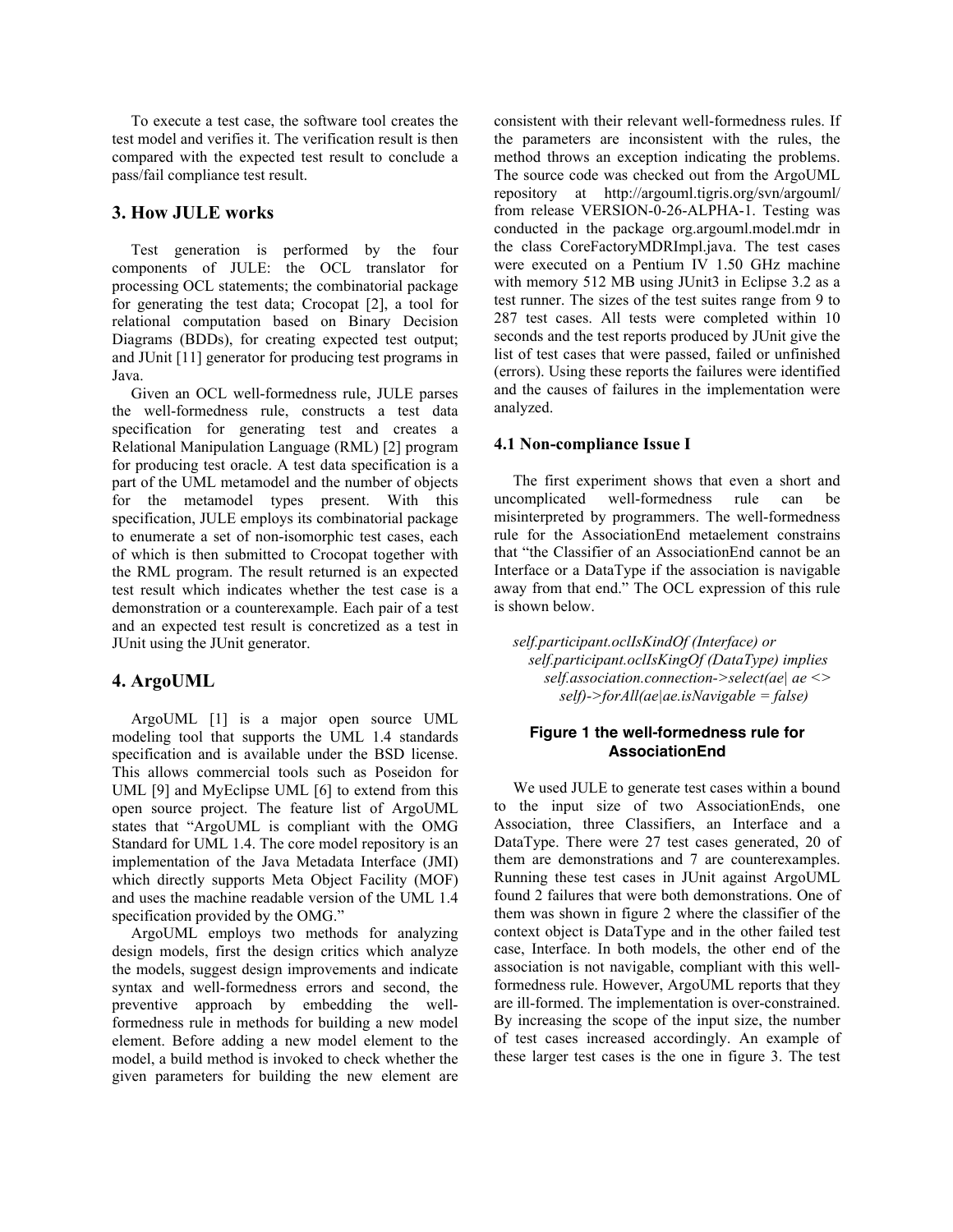results from the larger test suites were consistent with those of the smaller ones.



#### **Figure 2. a test case for AssociationEnd**



## **Figure 3. another test case for AssociationEnd at a larger scope**

#### **4.2 Diagnosis I**

From the test results, a diagnosis can be made. ArgoUML rejects models whenever an end of the association has its participant of type either DataType or Interface that is not navigable. By running these failed test cases in Eclipse's debug mode, this diagnosis can be confirmed with the source code shown in figure 4. When the value of the variable type became an instance of DataType or Interface and the value of the variable navigable was false, the exception is thrown immediately. This confirms our initial diagnosis. The code snippet in figure 4 below - line 1 and 2 shows the errorneous conditions. The IllegalArgumentException was thrown from line 3-8.



#### **Figure 4. code snippet from the buildAssociationEnd method**

#### **4.3 Non-compliance Issue II**

The next problem uncovered was the second wellformedness rule applied to AssociationEnd. This rule states that "an instance may not belong by composition to more than one composite instance." The OCL statement of this well-formedness rule is shown in figure 5.

*self.aggregation = composite implies self.multiplicity.upperbound = 1*

#### **Figure 5. another well-formedness rule for AssociationEnd**

For this rule, JULE generated only 9 test cases from one AssociationEnd, three AggregationKinds - Aggregate, Composite and None and three possible integer values: 0, 1 and 2. Because these values represent semantically different contexts, each combination of these values (the values of AggregationKinds and the integers) results in a semantically different model. The number of test cases is equivalent to the total number of Cartesian products of the two sets (3 possible aggregation Kinds  $\times$  3 possible integers).

Testing ArgoUML with the 9 test cases reported 2 failures shown in figure  $6(a)$  and  $6(b)$ . The two tests are the association ends that are composite and have upper bound 0 and 2 respectively. Clearly, both test cases are counterexamples; however, they went undetected.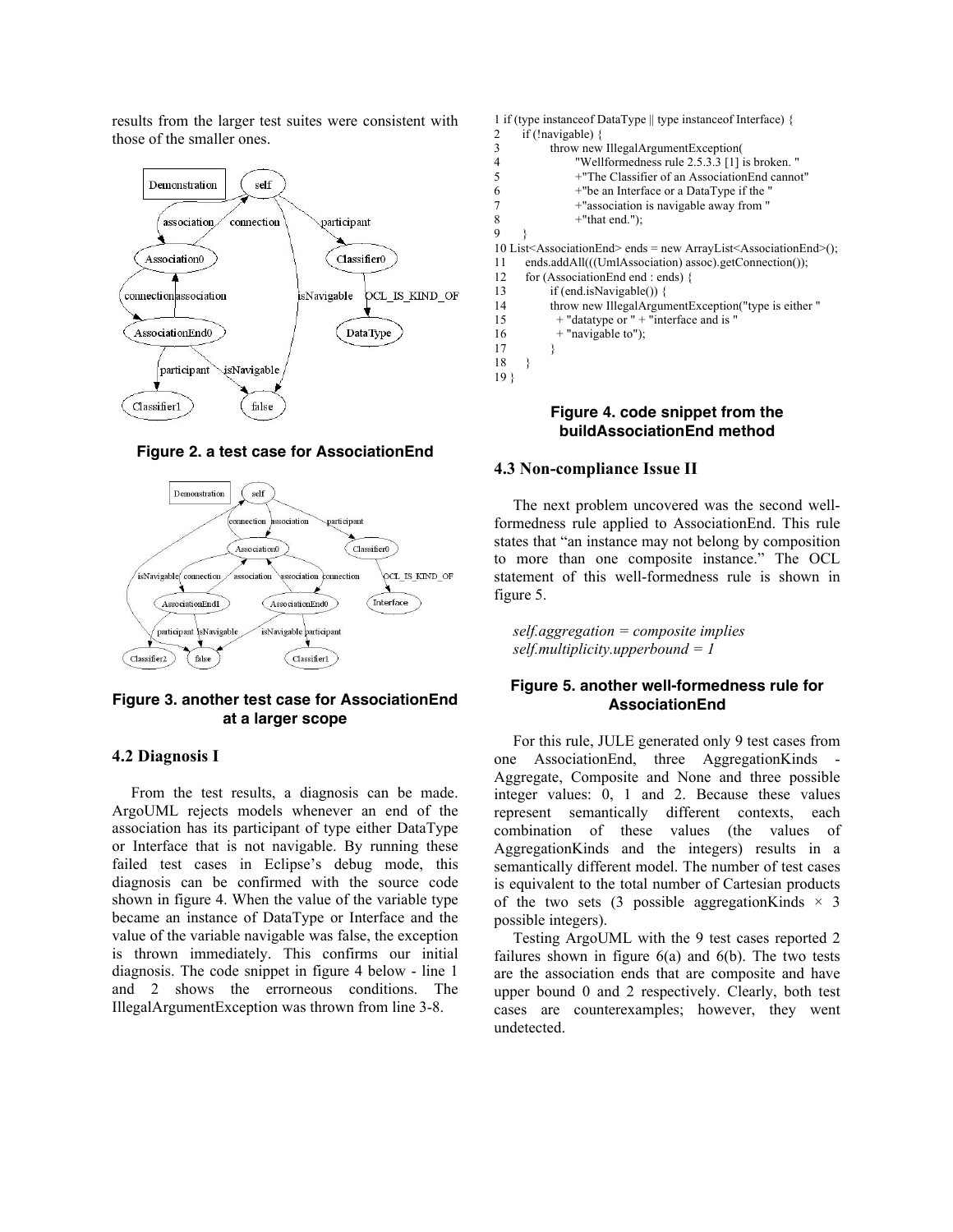

**Figure 6. two test cases for AssociationEnd**

#### **4.4 Diagnosis II**

Running these two test cases in Eclipse's debug mode found a problem in line 3 of code in figure 7 which always returns false no matter what the value of the variable multi is. Tracing to the getMaxUpper method discovered a fault - this method always returns 0. This can be fixed easily by changing line 9 of the code in figure 8 to return max and ArgoUML can detect all counterexamples correctly.

```
1 if (aggregation != null
2 &&aggregation.equals(AggregationKindEnum.AK_COMPOSITE)
3 \&\& multi != null \&\& getMaxUpper((Multiplicity) multi) > 1) {
4 throw new IllegalArgumentException("aggregation is composite "
5 + "and multiplicity > 1";
6 }
```
#### **Figure 7. code snippet for the buildAssociationEnd method**

```
1 private int getMaxUpper(Multiplicity m) {
2 int max = 0;<br>3 for (Multipli
        3 for (MultiplicityRange mr : m.getRange()) {
4 int value = mr.getUpper();
5 if (value > max) {
6 \text{ max} = \text{value};
7 }
8 }
9 return 0;
10 \quad \}
```
**Figure 8. the getMaxUpper method**

## **4.5 Non-complaince Issue III**

The next issue was one of the rules that constrain the semantics of Generalization. This rule simply states that "Circular inheritance is not allowed." The OCL of this well-formedness rule is shown in figure 9. This rule excludes the self element from being in one of its allParents.

*not self.allParents->includes(self)*

#### **Figure 9. a well-formedness rule for GeneralizableElement**

The four test cases shown in figure 10 are counterexamples where self was involved, at some point, in circular inheritance. In the first model in figure 10(a), self is a child of itself. In the model in figure 10(b), self has a parent that is a child of itself through a generalizable element. In figure 10(c) and 10(d), self is a grandparent and great-grandparent of itself. All these models are invalid; however, ArgoUML can only detect the cases of circular inheritance in figure 10(b).



**Figure 10. test cases for GeneralizableElement**

## **4.6 Diagnosis III**

The buildGeneralization method is shown in figure 11. The condition in line 5 should be  $"=="$  instead of "!=" - only when a child and its parent are the same object should the method throw an exception, not otherwise. The code in line 5 therefore can be changed to " $\|$  (child = parent 1)"

```
1 \text{ if}(
2 !(child1 instanceof GeneralizableElement) || 
3 !(parent1 instanceof GeneralizableElement)
\frac{4}{5}& \& child1 != parent1
6 ){
7 throw new IllegalArgumentException<br>
8 TBoth items must be different generaliz
        "Both items must be different generalizable elements");
9 }
```
**Figure 11. code snippet from the buildGeneralization method**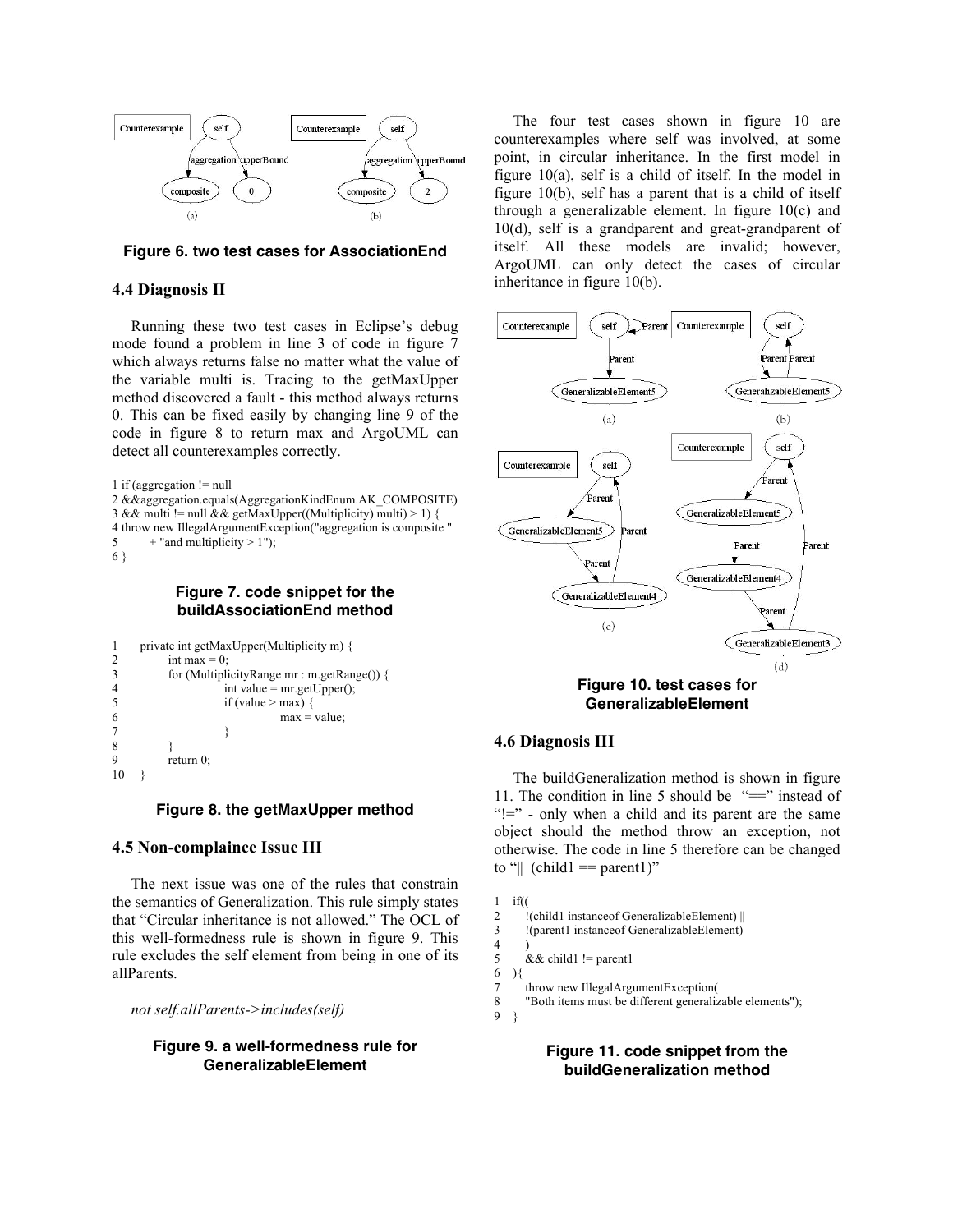Next, consider the cases in figure 10(c) and 10(d), the grandchild and great grandchild circular inheritances. The code that handled these noncompliance issues was implemented in another part of the buildGeneralization method as shown in figure 12.

```
1 for (Generalization gen : parent.getGeneralization()) {
2 if (gen.getParent().equals(child)) {<br>\frac{3}{2} throw new IllegalAroumentExcen
        throw new IllegalArgumentException("Generalization exists"
4 +" in opposite direction");
5 }
6 }
```
#### **Figure 12. another part of code snippet from the buildGeneralization method**

In line 1 of the code in figure 12, the body of the loop,

#### *Generalization gen : parent.getGeneralization(),*

takes all generalizations of the parent object. This is however incomplete, self.allParents is not limited to only the parents of the object from which it directly inherits, but according to the UML standards specification,

*"the operation allParents returns a set containing all the generalizable elements inherited by this generalizable element (the transitive closure), excluding the GeneralizableElement itself."* 

The implementation in the buildGeneralization method deviates from this statement; this implementation only expresses the OCL below, but not equivalent to the original statement.

*not self.parent.parents->includes(self)*

#### **Figure 13. a deviated well-formedness rule for GeneralizableElement**

It was pointed out that circular generalization could be handled by one of the critics instead of by the build method. We tested ArgoUML with the model in figure 10(c) and 10(d) and found that there is a critic reporting problems in these models. With the previously mentioned correction, ArgoUML can deal with all four cases of circular inheritance correctly. It is then compliant with this well-formedness rule.

# **5. Related works**

Farchi et al. [7] demonstrate test suite generation for parts of the POSIX standard and for the Java exception handling specification. Their method derives behavioral models from standards specifications. In

contrast, JULE focuses on the static semantics part of modeling language specifications.

TestEra [12] uses a SAT solver in the Alloy Analyzer [10] to enumerate test models for checking the correctness of tools such as the fault-tree analyzer Galileo [5]. JULE limits its test generation differently and uses Binary Decision Diagrams (BDDs) implemented in Crocopat to check for model satisfactions.

# **6. Lessons learned**

It is shown that black-box, bounded exhaustive testing using both demonstrations and counterexamples is a sound approach for compliance assessment for a software modeling tool. Some non-compliance issues can be detected by demonstrations and some by counterexamples. It can be said that this approach builds up the proof of compliance, within a boundary, using the proof-by-cases technique [16] where a proof is constructed on a case-by-case basis until all required cases are proved. Because test generation is bounded by the input size, it is up to the test engineers to decide when to stop the test.

As a general observation, we note that the approach of translating these well-formedness rules to Java code seems prone to error. It is possible that developers may misunderstand the well-formedness rules and implement them in Java incorrectly. Also, semantic variation points in the UML specification allow variations of model interpretation to support a variety of application domains. A more effective approach might be to implement a model validator that directly operates from OCL, as we have a formal semantics of this language. One implementation based on this approach is UCLUML [17].

# **7. Conclusion and future work**

In this paper, we set out to test the feasibility of using the framework for software tool certification to a realistic software tool. The basis of this evaluation was an experiment on applying a test suite generated from JULE to the ArgoUML modeling tool. The results reveal three previously unknown faults in ArgoUML. The first issue was corrected by the ArgoUML team and removed from the current source code (revision 16250). We have reported the remaining issues to the ArgoUML development team. These issues have been corrected in revision 16693.

Because JULE supports test generation for modeling languages defined using EMOF/OCL, this, in principle, allows test generation for UML 1.4.2 as well as UML 2.x. We chose to experiment with UML 1.4.2